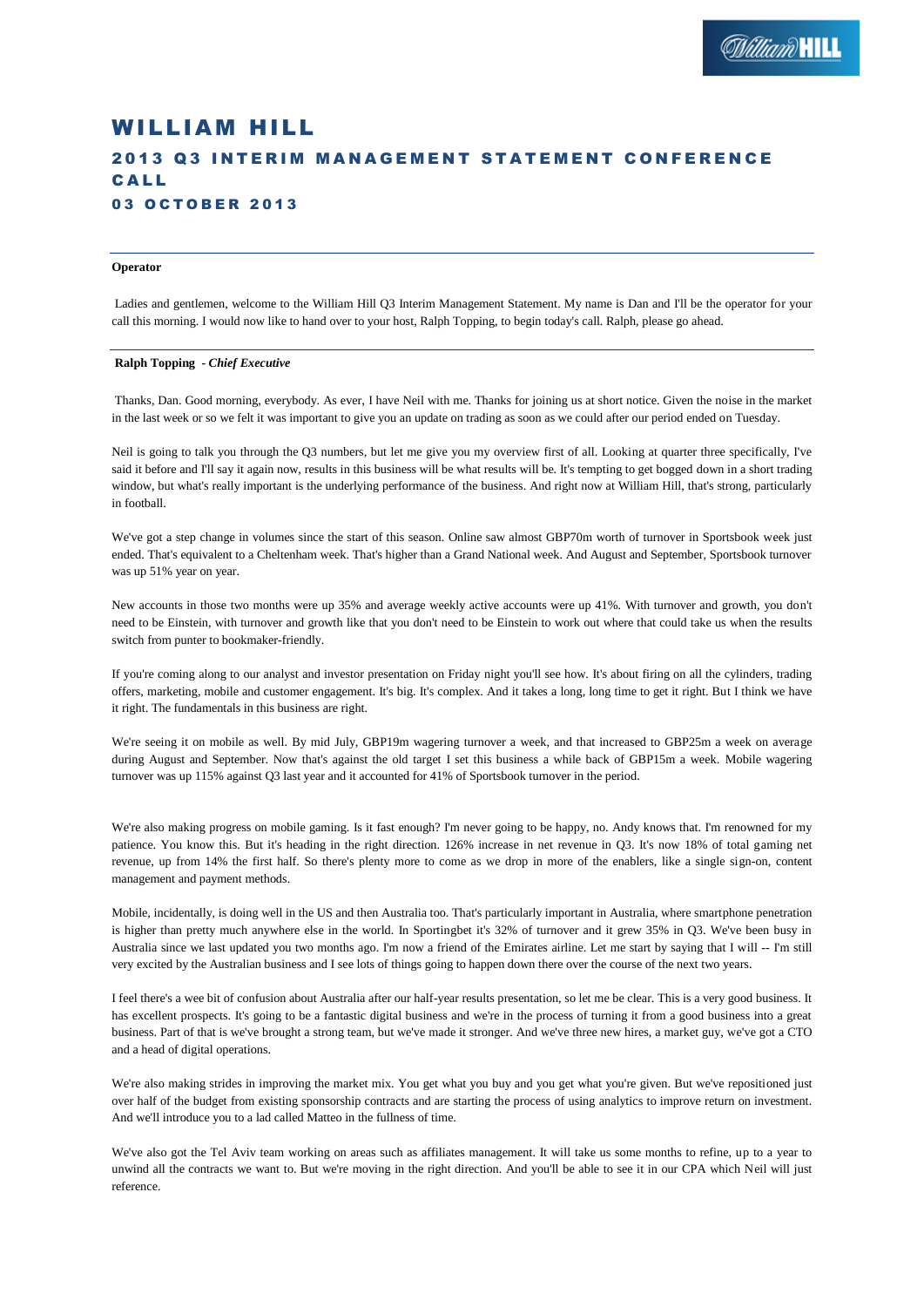We're now into the key spring trading period, and most recent first-time deposits are up for the first time in our ownership period. Results are fine so far and we're happy with our full-year expectations. We've been improving risk management around lower-margin products and events which has increased margin. But you'll see turnover drop, but that's as expected. Even without Tom Waterhouse our net revenue was up 70% year over year in Q3.

The Waterhouse business is a good bolt-on. It's AUD34m with a AUD70m earn-out if he delivers in 2015. He's a young guy, Tom. There's been a lot of media hype about him. But actually he's one of the nicest guys I've met. And more than that, he's a very able person. He's a bookmaker at heart and he has a very strong vision of what a digital business should be. He's built a very good business in what has been a relatively short period of time.

75,000 mass market customers with limited crossover into our existing business is a positive black tick for us. And I think he'll do well as part of William Hill Australia, with better product, better technology and better operations to support his growth. That's a lot of activity in a short two-month window. There's a lot more to come.

But in the meantime I'm going to handover to Neil to talk through what that means for the numbers.

## **Neil Cooper** *- Group Finance Director*

Thanks, Ralph. I'm going to focus briefly on the key numbers from the statement, or I'm going to briefly focus on the key numbers from the statement. Unless otherwise indicated any comparison will be to the comparable period in 2012.

The obvious feature of the quarter for us from a financial perspective has been a marked adverse swing in gross win margins in both retail and online. With the retail gross win percentage at 17.7%, 0.8 percentage points below the prior year, and online at 1.5 percentage points below the prior year and, at 6.3%, also below our normal expectation.

The main driver has been football results. And the damage was not just from results in the English Premier League. The gross win margins from other English and Welsh domestic football was also well down, as was Scottish football and internationals. And staking on the championship was actually lossmaking in online during the quarter. We've also seen some patchiness in horse racing margin, particularly in July.

Turning to retail, over-the-counter and fixed odds betting terminal gross win performance for the quarter were both weaker than that seen in the first half. But the damage was largely done in July. OTC wagering for the quarter was down 2%. But stripping out July, the remainder of the quarter was up 1%, benefiting from a strong performance in August.

Machines gross win declined 2% and gross win per machine per week was GBP848. Again, stripping out July, machines gross win was up 1%. The impact of a quiet July and a year-over-year margin swing has left total retail net revenue down 4% after adjusting for the impact in machine gaming duty, up 5% on a reported basis.

Operating costs were in line with expectation in the quarter, up 6%. Operating profit, showing the impact of the net revenue performance, was down 27%. On a year-to-date basis, retail is now 10% behind the prior year in operating profit.

There were 14 shop openings and four closures, with the closing shop count of 2,408 and the average estate grew by 1% over the quarter.

The standout feature of the quarter for William Hill online has been the acceleration in year-over-year wagering growth, up from 26% in H1 to 42% in Q3. In-play wagering grew circa 30% and in-play margins also grew. But the star performance came from pre-match wagering, which grew circa 50%. Football growth has been very strong, with wagering up 49%. Mobile wagering grew 115% in the quarter making up 41% of Sportsbook wagering.

Overall Sportsbook gross win margins were below both prior year and normalized expectations, falling 1.5 percentage points to 6.3%. As the in-play performance shows, this decline has largely been a feature of our pre-match category. That said, mobile wager in gross win margin continued to run above the blended Sportsbook average for the quarter at 7.4%. The combination of the strong wagering trends and increase in free bets driven by our successful focus on offers and the adverse gross win margin movement led to Sportsbook net revenue falling by 1%.

Gaming net revenue also fell by 3%. The category continues to be impacted by market closure last year, but we also got hit for around GBP2.5m by a large player during August. We estimate underlying performance in gaming at plus 5%, adjusting for these two factors.

Within this number, mobile net revenue grew strongly versus the prior year by 126% and now makes up 18% of total gaming net revenue. With net revenue falling, online operating profit also fell year-over-year by 28% as total operating costs grew 12%. The marketing-to-netrevenue ratio in the quarter was 26%. Despite this fall in Q3 operating profit, online remains marginally ahead of the prior year operating profit on a year-to-date basis.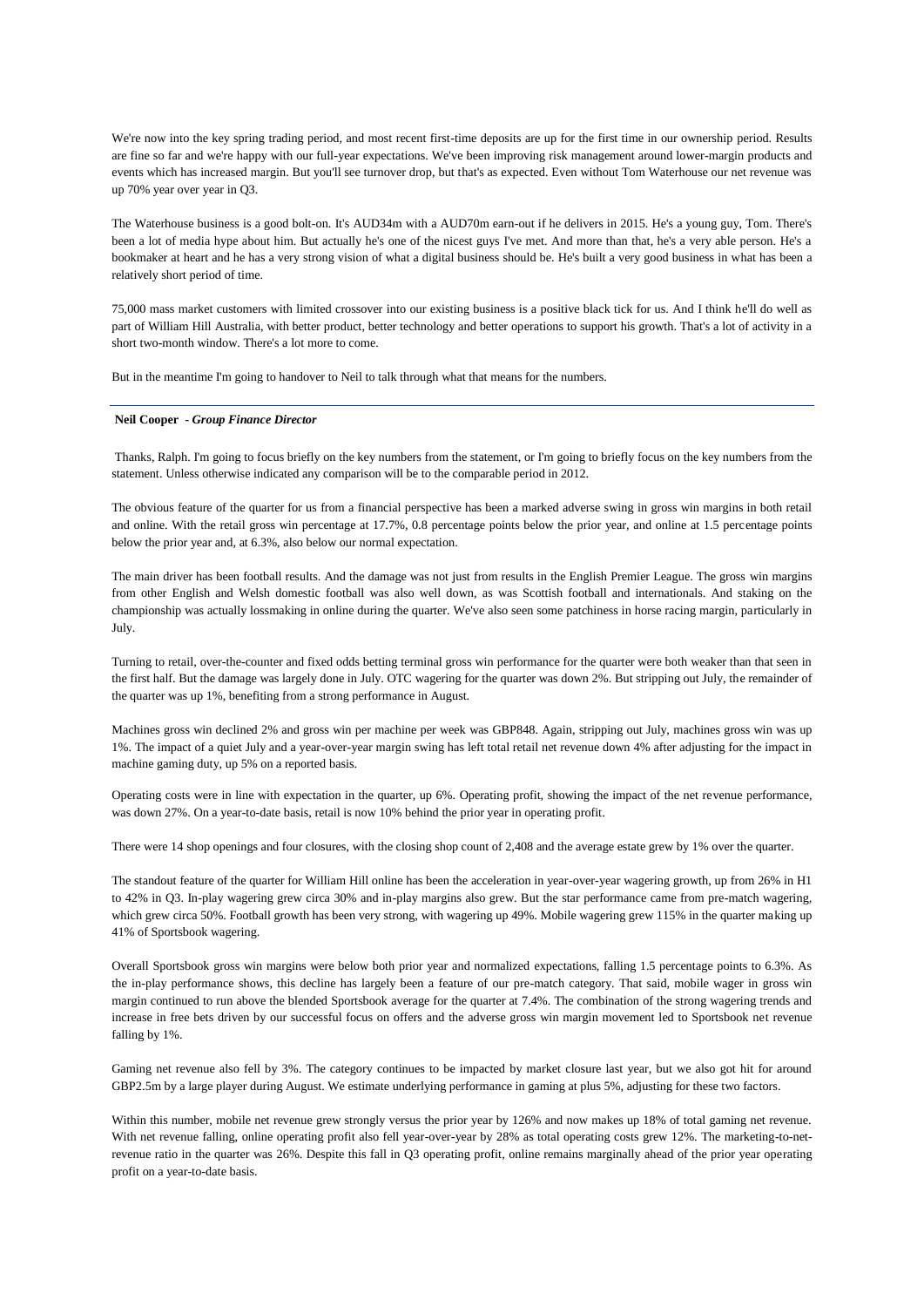As Ralph indicated, the development of our Australian operations continues apace. At the half year we highlighted first-time deposit rates and CPAs as metrics in which we would expect to see progress as the integration of Sportingbet Australia into the William Hill Group unfolded. Positively the quarter saw a narrowing of the rate of decline in first-time deposits, up from 41% down in the first half to only circa 18% down in the third quarter, with September the best period in the quarter.

When you overlay performance from the tomwaterhouse.com brand on top of this, William Hill Australia as a whole saw first-time deposits grow circa 10% in the quarter and by around 29% in September. The work going on to reduce CPAs is also progressing, with CPAs falling over the quarter. We are confident of good progress in this area by the end of the year.

Moving onto trading in Australia, Sportingbet Australia saw net revenues grow year on year by 17% in Australian dollar terms. And including Tom Waterhouse, William Hill Australia grew net revenue by circa 22% in Australian dollars. Sportingbet Australia contributed GBP2m of operating profit in what is a relatively quiet quarter for horse racing, and we remain confident in our expectations for the full year. We expect a modest circa GBP2m operating loss from Tom Waterhouse in 2013.

Wagering growth in William Hill US is 47% up, benefiting from a number of things, including growth in mobile accounts and expansion of in-play products. Operating profit conversion, however, was hit by a weaker margin.

Finally, please note a couple of exceptional -- a couple of additional exceptional items arising from the corporate activity completed in the period. Firstly there is an additional GBP4m of exceptional costs linked to the Tom Waterhouse deal, of which around half will crystalize this year. Secondly, we expect around GBP2m of exceptional integration costs linked to the Miapuesta option which we exercised in the quarter.

That's everything I wanted to cover. Now I'd like to hand back to Ralph.

### **Ralph Topping** *- Chief Executive*

Thanks, Neil. Thanks, everybody, for your attention. Now I'd like to bring in Dan, the moderator, to handle the questions session.

#### **Operator**

Our first question today comes from the line of Gavin Kelleher from Goodbody Capital Markets. Gavin, please go ahead.

#### **Gavin Kelleher** *- Goodbody Capital Markets*

Hi, Ralph. Hi, guys. Just in terms of -- Neil, you mentioned free bets in Sportsbook. Can you just give us a feel for were free bets particularly high in the period and will that reduce as a percentage as we move into Q4?

In terms of gaming, can you just remind us when the market exits -- we lap the market exits and when we should -- they should stop being an impact on the gaming performance?

#### **Neil Cooper** *- Group Finance Director*

Okay. In terms of gaming, the major market closure that we're still rolling over took place in December last year. In terms of the free bet question, free bets have stepped up in quarter three. You can see that it is a part of a coherent strategy to drive sports betting volume. And you can see from the 42% wagering growth that we're seeing good traction there. So on a year-over-year basis it has stepped up.

I think, looking ahead, it's difficult to give you more detailed guidance at this stage on this because one of the factors that we need to think about is how this links with our more general marketing efforts. But I think that's something we'll give you. It will be within the existing shape of the business for the time being, but we'll talk about it in a bit more detail at the full year if we see it being something that needs to be guided into.

## **Ralph Topping** *- Chief Executive*

Yes, I think that's right. I think the increase in free bets, part of it is down to the results as well, because largely on these results they've been driven by accumulator bets. The largest impact on football has been accumulator bets, which I'm pretty positive about because that's the mass of punters, that's the mass of small players winning, which shows it's a general results issue in the period.

And as part of our approach, our marketing approach on -- to keep punters onsite and with us, we have certain conditions attached to accumulator bets. Now if the results get better, the number of bets -- free bets should drop. I can't give you a number on that. But we like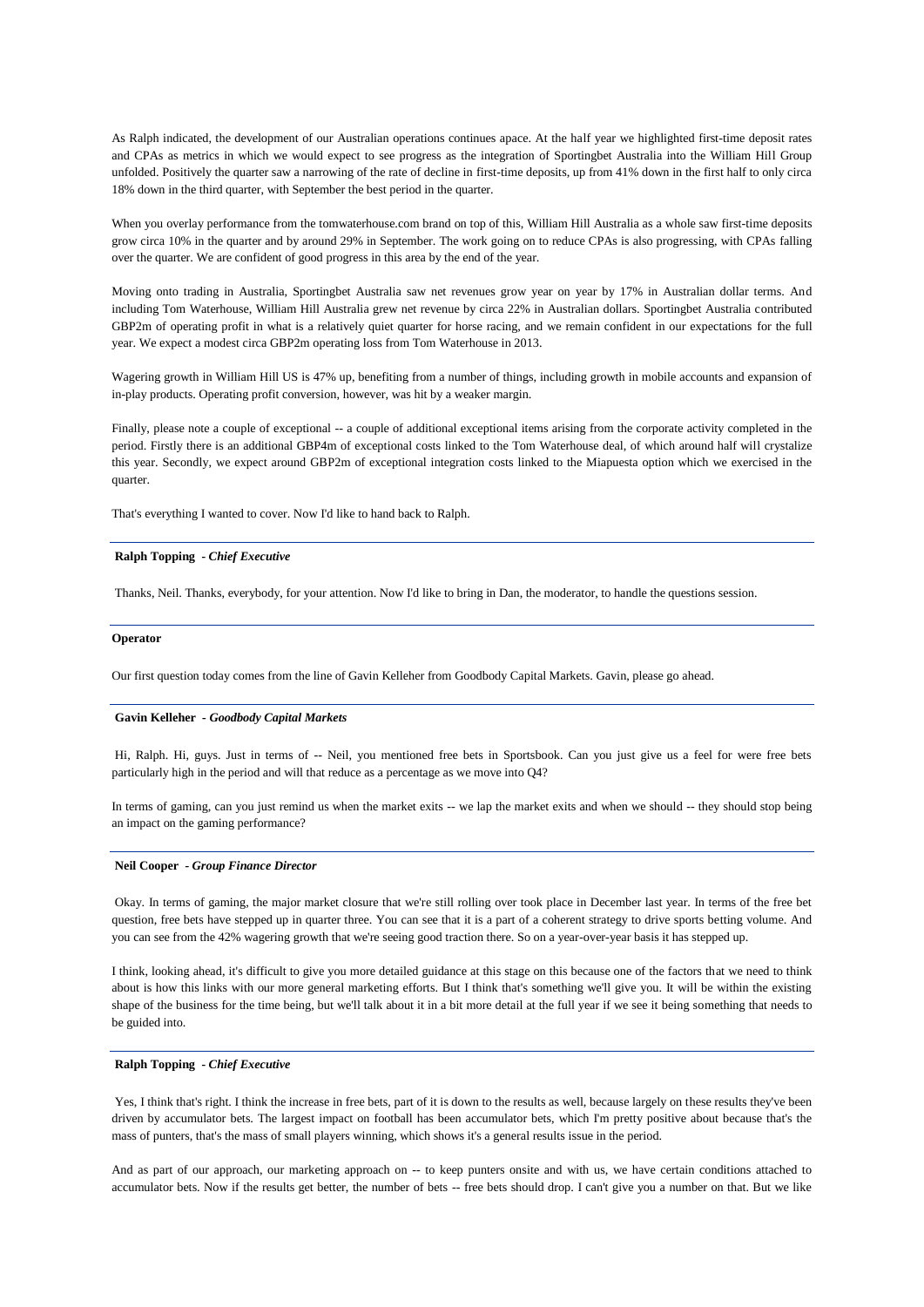free bets. It's part of our marketing approach and we see it as an important component of growing market share with an iron point-ofconsumption ties. That's what we're aiming to do over the course of next year or two years. So they're here to stay and they are part of the marketing mix for us, and it is paying dividends.

## **Gavin Kelleher** *- Goodbody Capital Markets*

Okay. Can I just ask one follow-up question? Should we -- if free bets increase, should we assume then percentage of net revenue - marketing as a percentage of net revenue could decline?

## **Ralph Topping** *- Chief Executive*

Yes, this is where I make my marketing director cry, because, for budget purposes, next year we'll be taking a bit of a chunk out of his marketing spend because the free bets we see as part of marketing. He's going to try and argue like that. But hypothetically speaking, because I'm not a violent man, he's going to get a slap. All right?

#### **Gavin Kelleher** *- Goodbody Capital Markets*

Okay. Thanks, Ralph.

**Ralph Topping** *- Chief Executive* 

Okay.

#### **Neil Cooper** *- Group Finance Director*

Yes, just -- Gavin, just for the avoidance of doubt, we're not changing our guidance yet in general. But obviously the point is that we need to see free bets in the context of an overall marketing effort.

#### **Ralph Topping** *- Chief Executive*

Right.

**Gavin Kelleher** *- Goodbody Capital Markets*

Thanks, Neil.

**Ralph Topping** *- Chief Executive* 

Cheers now, Gavin.

#### **Operator**

Our next question today comes from the line of Patrick Coffey from Barclays. Patrick, please go ahead.

## **Patrick Coffey** *- Barclays*

Yes. Morning, guys. Nicely my question was actually going to be on the percentage of marketing as a percentage of net revenue, so clearly not going to give any guidance into next year. I suppose I was wondering if you've seen any changes from competitors here recently, and what kind of impact that might have going into next year, and just generally thoughts around the impact of the point-of-consumption tax on William Hill. Thanks.

## **Ralph Topping** *- Chief Executive*

On the competitor side, I think you've heard now a number of competitors come out and saying -- well, some competitors and some people who profess to be competitors coming out and saying what they have been saying. I think we're very much focused on what's right for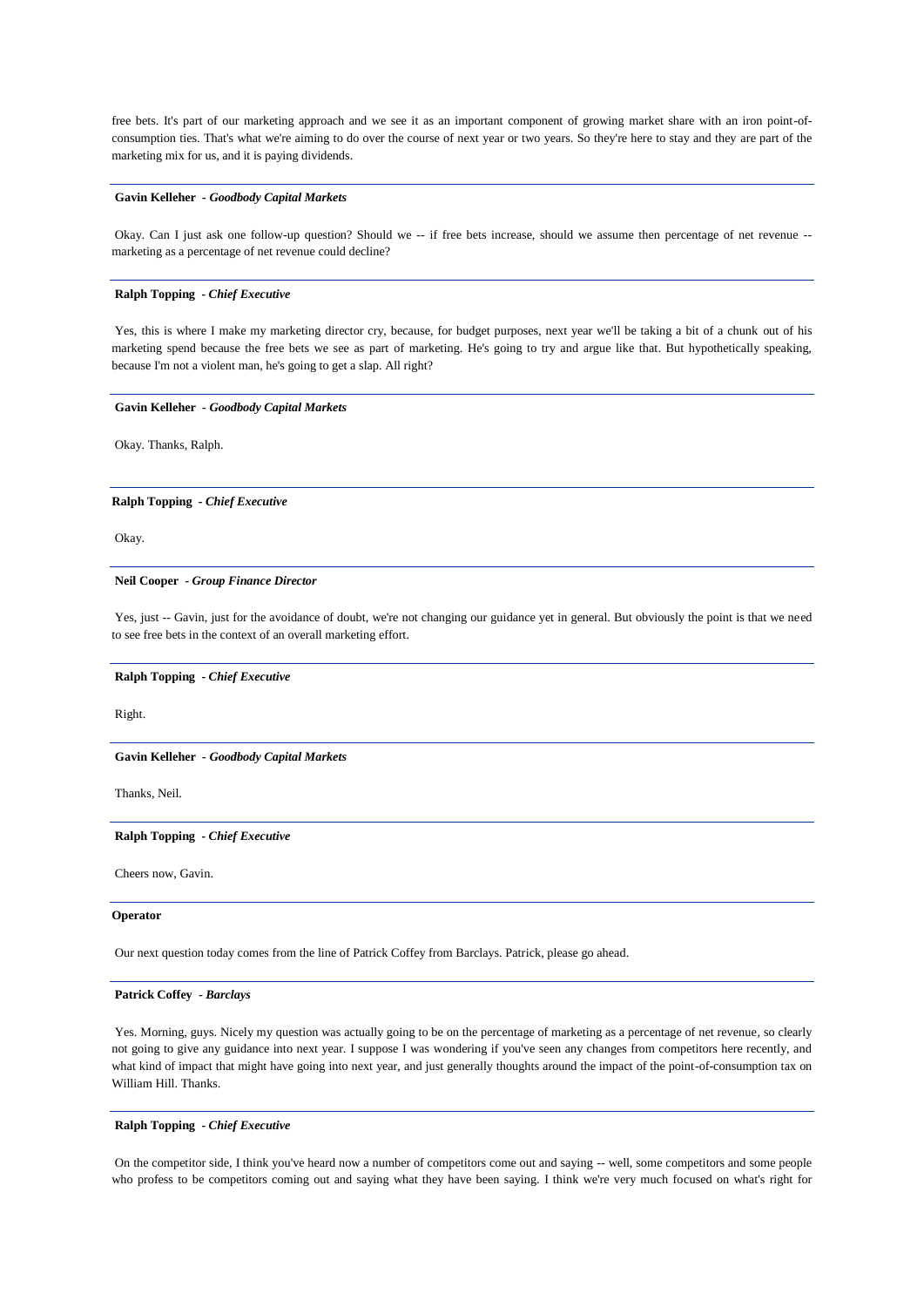William Hill and how we're going to approach things, because we're convinced we're going to grow market share over the course of the next couple of years. And I think if you look at the last two years then our market share has grown by about 2.5 percentage points.

I'm confident that point-of-consumption tax has a silver lining in it, and that is the growth of market share. But you've got to be committed to doing that in the short term and not doing anything stupid to absolutely skew your business by being overcautious. I think for a large organization with us, with upward momentum, I think we should do very well out of a point-of-consumption tax in the medium to long run.

So competitors will do what they want, do what they have to do. But as a large organization I think we're in as good a place as most. And our intention as we go through it is those who are struggling, we're going to shove a hosepipe down their throat and turn the tap on.

#### **Patrick Coffey** *- Barclays*

Brilliant. Thanks guys.

## **Operator**

Our next question -- sorry.

#### **Neil Cooper** *- Group Finance Director*

For the avoidance of doubt, I think we've consistently said from a marketing ratio percentage of net revenue, we're looking to spend 28%. I know this quarter was a little bit low, but that was as much to do actually with the gaming performance as anything. And we've certainly not indicated that we see that changing for next year. Obviously into the point-of-consumption tax territory I think it's clearly much less certain. But certainly this year and next year that should be your thinking.

#### **Patrick Coffey** *- Barclays*

Okay. Thank you.

#### **Operator**

Our next question today comes from the line of Vaughan Lewis from Morgan Stanley. Vaughan, please go ahead.

#### **Vaughan Lewis** *- Morgan Stanley*

Morning.

## **Ralph Topping** *- Chief Executive*

How're you doing, Vaughan? How're the horses running?

## **Vaughan Lewis** *- Morgan Stanle*

Good, thanks. So on the Sportsbook staking levels, they obviously look very good. But can you give us a feel about how much of that is driven by free bets and how much of it is driven by recycling?

And on the recycling point, why didn't we really see that coming back into the casino and in the games? Is it something to do with mobile? Is it harder to cross-sell those winnings into the mobile when customers have won on the sports or is it something else?

And I've got a couple more, but --.

#### **Neil Cooper** *- Group Finance Director*

I think you're starting from a -- you're starting, if you don't mind me saying so, from a preconception that there has been lots of recycling, right?

**Vaughan Lewis** *- Morgan Stanley*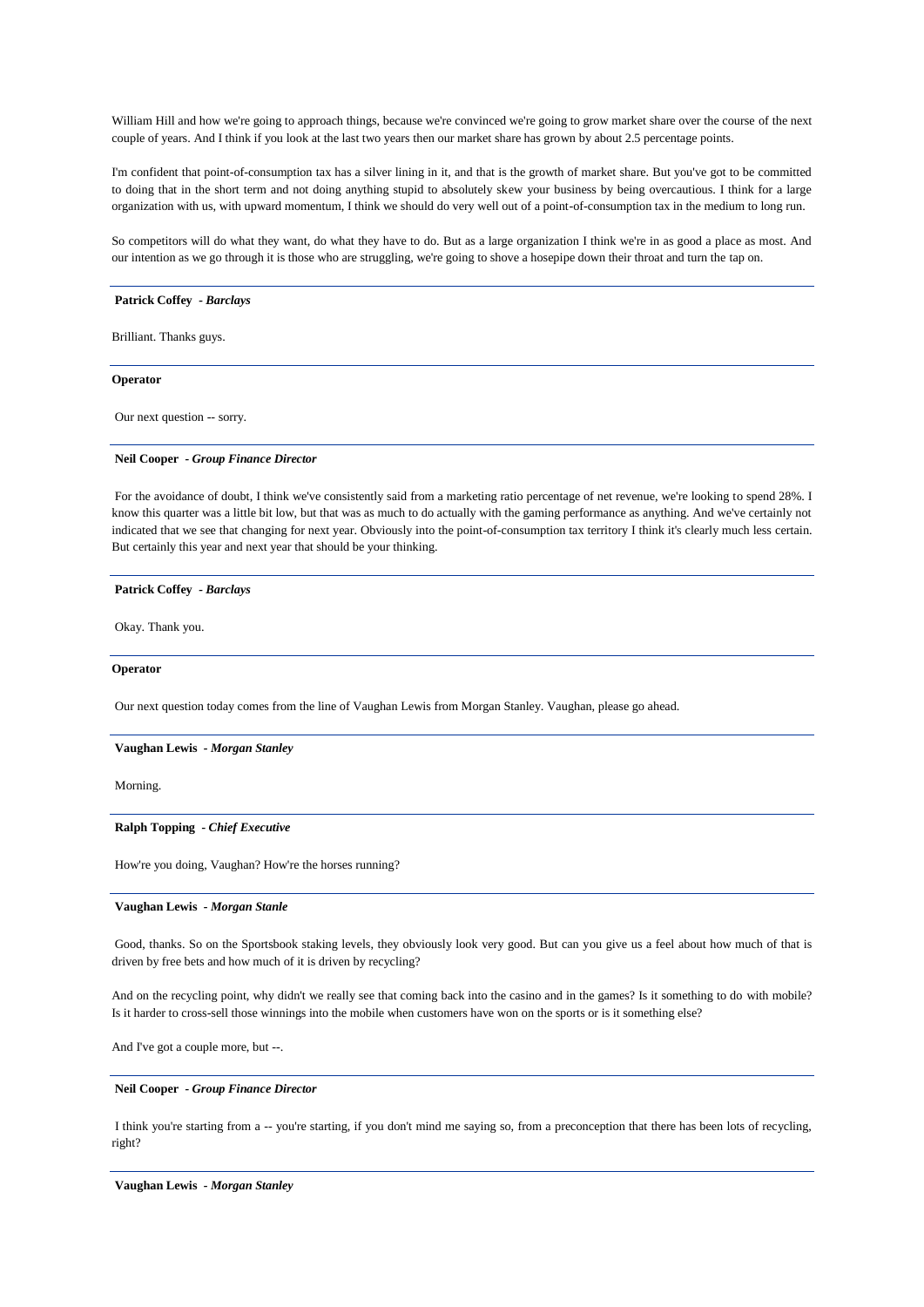Has there been lots of recycling? That should be my first question.

## **Ralph Topping** *Chief Executive*

Yes, I think your question is a good one. But I think you have to be clear about the football punter and what the football punter does. Football games end at, let's just say, on a Saturday night. There's a bit of recycling when the English games or the British games rather, got to be careful with my Scottish friends, when the British games end then you're into the European game matches go on. And that -- there is a bit of recycling goes on there or reinvestment. It's hard to have to -- or new investment. So we're offering a product which stretches across the day.

I think it's a bit harder to say there's recycling during the week with football, pure football punters, because what they do is they leave their money in their account and as football matches occur during the week that they're interested in, then they're using what's left in their account. Now is that reinvestment or is it not? Hard to say. But it's definitely not full-scale, head-on recycling.

I agree with the point on the gaming side of things and I'm confident that will turn. You'll be at the presentation tomorrow night and you can go into some detail on that. But our biggest priority has been getting mobile right across the piece and making sure that our software suppliers are developing mobile games and that we are able then to use what is an excellent Sportsbook to cross-sell into mobiles, to crosssell into mobile gaming.

Now we're confident that will occur. It's just been a bit slow in happening. But we've got the benefit of having a couple of good analysts working for us and the numbers they're producing as indicators of where we're going are on the bullish side. And I'm confident that that will happen over a period of time. So I don't accept it's difficult to cross-sell mobile into mobile gaming. But there's been a lot of activity taking place which has slowed us down, and I'm putting my hands up to that.

#### **Neil Cooper** *- Group Finance Director*

Just in regard to the free bet point, Vaughan, the first thing to say is we're not offering free bets in an unstructured way. They're typically linked to a specific program like, for example, Acca Insurance. And we are looking at these to make sure we're happy that they're washing their face. I'm sure there will be some that don't wash their face. We try them and if they don't work, we'll stop them. But those that we're happy with, and Acca Insurance is one, we will continue to do it.

And I think you've got to reflect on the sheer acceleration of our growth rate together with what's been an up-weighting in free bets. And you've got to look at those two together. You can't just look at the cost pool increasing without recognizing that the revenue base is also grown as a -- and in our view clearly as a result on a specific promotional offer basis.

#### **Ralph Topping** *- Chief Executive*

And I go back to what I said earlier on, I can't remember who was, to Patrick, I think, it was on where the marketing spend directionally will go. Free bets -- free bets are part of the marketing mix. And as we look at our budget for next year we'll come up with some conclusions on what we're going to do with that.

## **Vaughan Lewis** *- Morgan Stanley*

Okay. Just to check on the cross-sell, so the very strong customer growth that you're seeing, you're confident that that will convert better into gaming growth as well then as you roll out those new products?

## **Ralph Topping** *- Chief Executive*

Well that would be my instinct. I don't see any reason not -- for that not to happen. And that's what my two brave analyst chums are telling me in Gibraltar.

#### **Vaughan Lewis** *- Morgan Stanley*

Okay. And then can I have one on Australia as well? Can you just give us an update on what you're thinking on all the different brands and then all the different platforms?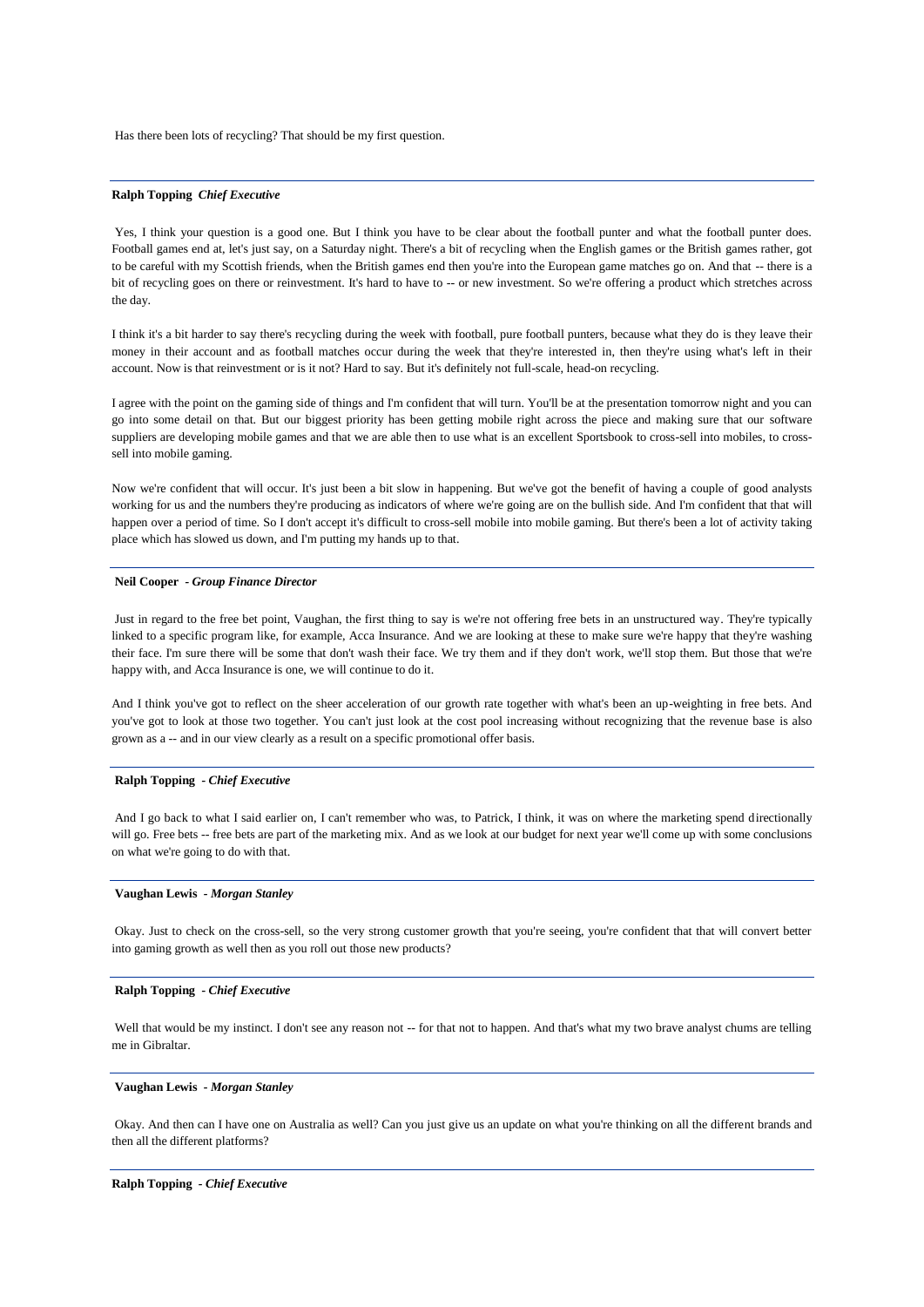Yes. We had a Board strategy day recently. There's a bit of work still to be done on -- with a further discussion with the Board yesterday. We will have a conclusion on this, I think, at the end of the year. And we'll be able to tell you in February, or you'll see in February where we're going. Actually we'll be very transparent about it.

You can't have a multiplicity of brands is our thinking. It's alighting on which brand we think we should get our marketing spend behind, because actually our market spend is slightly diluted by spending on two brands.

Now Tom Waterhouse is a walled garden for the earn-out purposes. So the Waterhouse brand will remain. But we're looking at it on the others. I will say this to you, I think the William Hill brand itself is going to -- there's a lot of work to be done on that, the William Hill organization, to get exposure in Australia. And I think we have to be very careful about how we do that.

Do I think we'll end up as William Hill over the fullness of time? Yes, I do. But in the meantime I don't think -- I think that it will be essentially down between Centrebet and Sportingbet. So that is me being very, very honest with you.

## **Vaughan Lewis** *- Morgan Stanley*

And it's all going to be on the Sportingbet platform, not re-platformed to OpenBet?

#### **Ralph Topping** *- Chief Executive*

No, it's going to be on the Sportingbet platform, yes. You know Australia; it's a very, very simple product down there essentially. It's not as complicated in terms of product output that the Europe and the UK especially has. So the Sportingbet platform we're happy with. We can actually see the Sportingbet platform being used elsewhere over the fullness of time. So a straight answer for a change, Vaughan.

## **Vaughan Lewis** *- Morgan Stanley*

Yes. Thank you.

**Ralph Topping** *- Chief Executive* 

All right. Cheers.

#### **Operator**

Our next question today comes from the line of Ivor Jones from Numis. Ivor, please go ahead.

#### **Ralph Topping** *- Chief Executive*

Ivor. It's Ivor not Ivor, Dan. Ivor.

### **Ivor Jones** *- Numis*

Thank you, Mr. Topping. You're in a very aggressive mood this morning with your slappings and your hose pipes.

#### **Ralph Topping** *- Chief Executive*

I've not got my -- I've not had my Cornflakes this morning.

## **Ivor Jones** *- Numis*

I'll be very timid with my question. What's the next thing that you're going to say about machines? You've now got 200 plus in the estate. What's the revenue uplift that you're seeing?

#### **Ralph Topping** *- Chief Executive*

It's far too early to give you an indication, but I'm pleased with the numbers I'm seeing initially.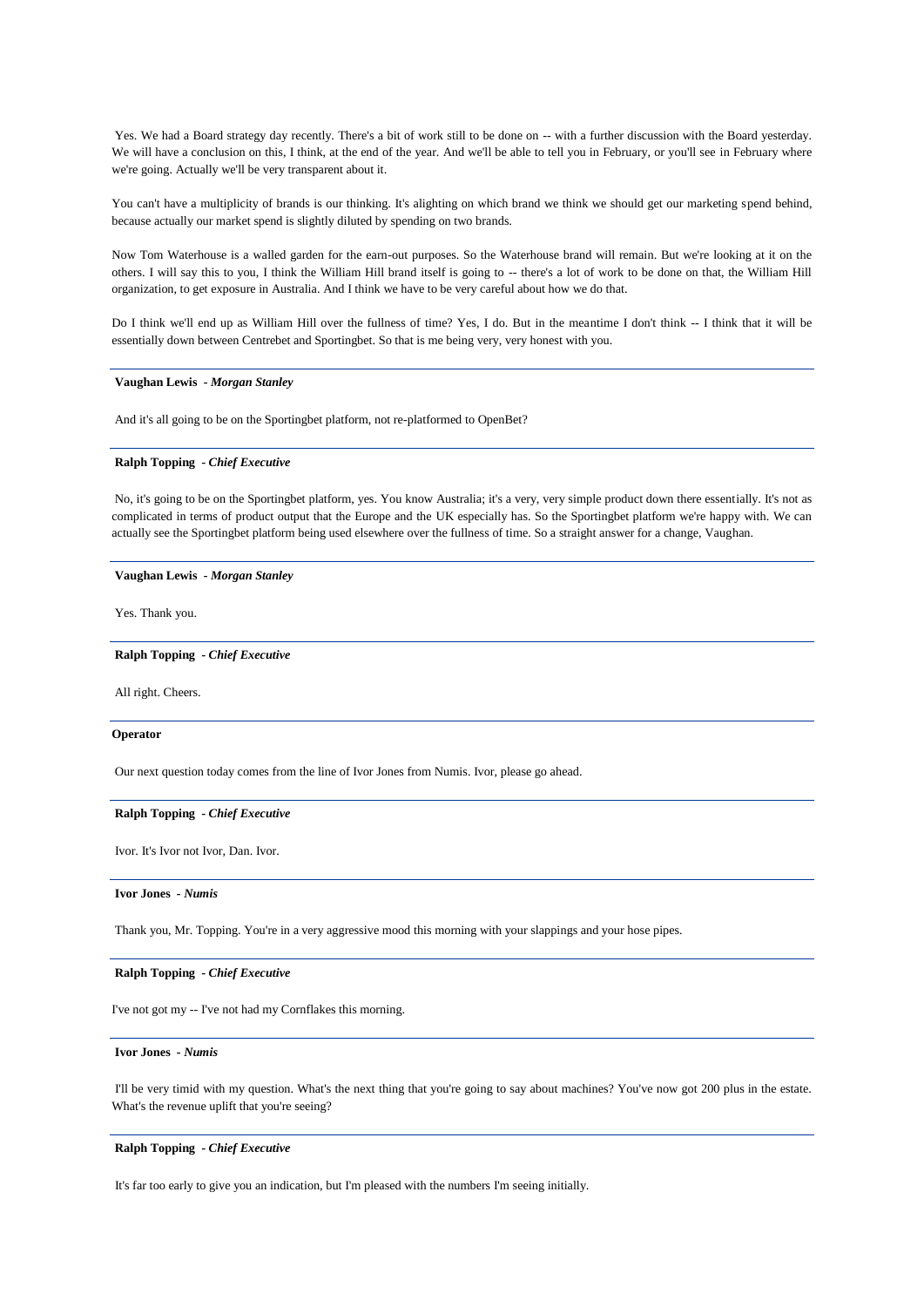#### **Neil Cooper** *- Group Finance Director*

We're only -- that 200 is a sort of a phased rollout by week, so we've only had a fairly small group of machines in for any length of time. literally no more than three weeks. So I think, honestly, we've got to be realistic about how soon we can get sensible data to you on this.

**Ivor Jones** *- Numis* 

Okay.

**Ralph Topping** *- Chief Executive* 

We're not displeased with what we're seeing, but it's far too small a group to arrive at a conclusion on it.

**Ivor Jones** *- Numis* 

Okay. But I guess you could have concluded there was a problem by now if there was one.

#### **Neil Cooper** *- Group Finance Director*

Well if you look at trade, as you can derive from the data we put forward, July was not great for machines or indeed any other retail offer. But August, September, the net run rate over those two periods was not actually out of kilter with what we saw in H1. So if you take nothing from it, we haven't done any big damage yet.

**Ivor Jones** *- Numis* 

Okay.

#### **Neil Cooper** *- Group Finance Director*

All right? And we're still very early in the rollout.

#### **Ivor Jones** *- Numis*

And the GBP20m downgrade, so I've got GBP2.5m from a surprise payout on a slots game, I guess. Is the rest all down to margin? Or back to Vaughan's point, are you -- does some of it reflect disappointment by how much you made on gaming products online?

#### **Neil Cooper** *- Group Finance Director*

Well I think the first thing to say is the GBP20m shortfall was across the Group. There's a retail element to that, which is predominantly about a combination of weaker wagering and gaming machining come in July and a margin shortfall against prior year certainly in retail.

And then you can do the math on our wagering numbers, or certainly you can have a stab at doing the math on the wagering numbers times the margin shortfall from last year yourself as well. There's a little bit of shortfall on gaming, partly the 2.5% -- the GBP2.5m on a high roller. But in reality it's predominantly been a margin-led thing. I'd point you also just to -- its sod's law the US had a phenomenal wagering period, but also has had a disappointing margin in the quarter. So it is across the Group, the GBP20m, versus our expectation in Q3.

### **Ralph Topping** *- Chief Executive*

You're as old as Methuselah, Ivor. You'll remember 2008 when bookmakers had a very bad run on the football. And we were -- we had a lot of very hard losing weeks on football. Again we've seen a similar experience. It's either 2008 or '09. It was '09.

## **Ivor Jones** *- Numis*

When you get old, your memory starts to go.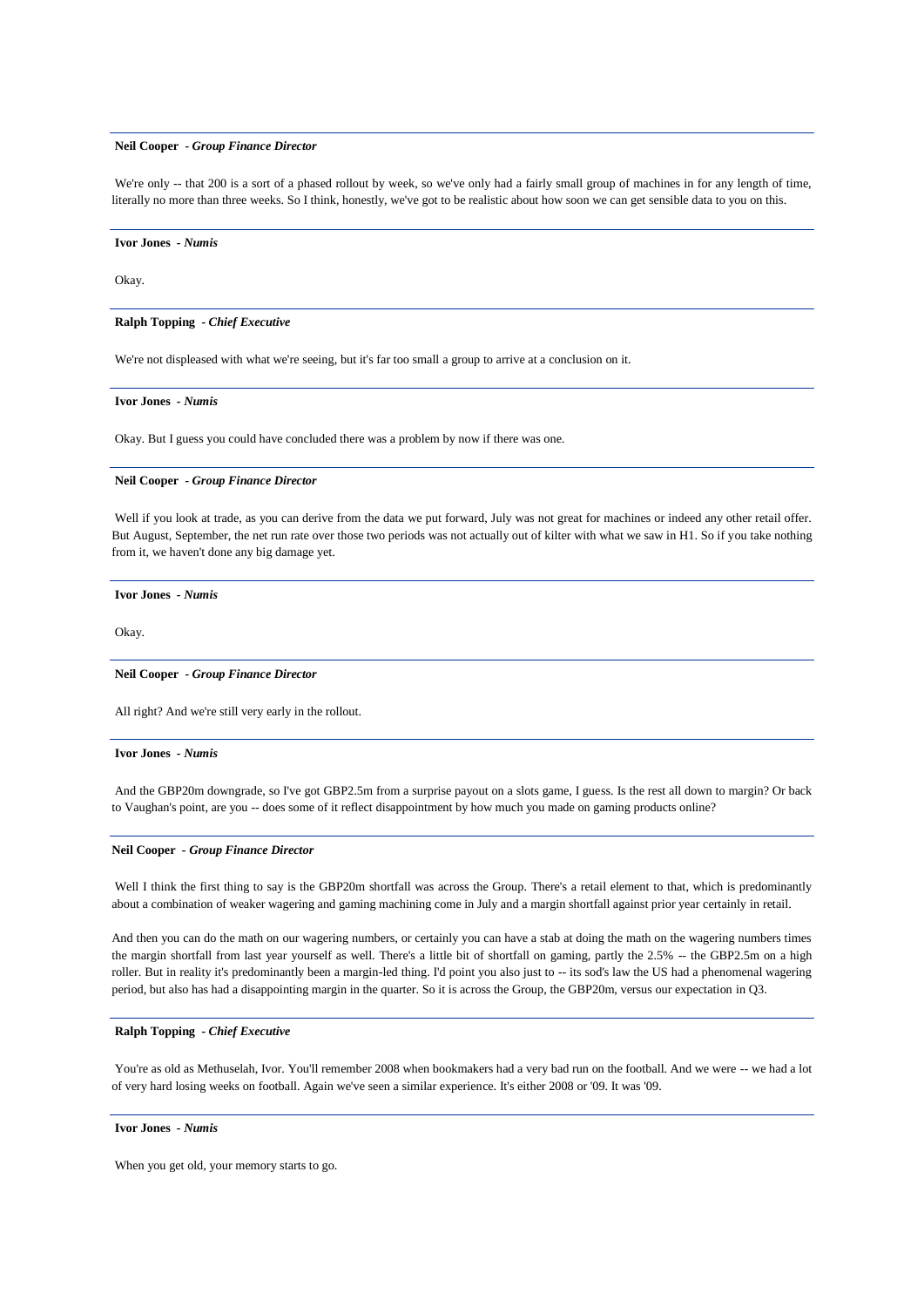## **Ralph Topping** *- Chief Executive*

It does. It does, Ivor. And so I think it's been a bit of a -- it's an indication that this business isn't immune from bad results. And it is predominantly, in online, down to football results, but back down to the fact that it's accumulative debts more than anything, which is good news for the -- I think when the results do turn.

#### **Ivor Jones** *- Numis*

Within the results and the timing of the results, the concentration of --?

## **Ralph Topping** *- Chief Executive*

Yes. If you look at a business, if you look at it over a year, if you look at it over 18 months, this is just -- this is an upward trend. So this is a blip. And unfortunately we work in quarters and we work in city accounting periods and therefore this looks -- you wouldn't want it to fall in quarter like that; you'd ideally like it to fall over two quarters or not at all actually.

## **Neil Cooper** *- Group Finance Director*

And Ivor, just to give you a sense, we have had, as a Group, four loss-making weeks between the start of 2010 and the end of the first half of 2013. We've had two in the last quarter, plus another two weeks that were within GBP0.5m of being loss-making.

And bizarrely, this -- one of the worst weeks we've had was even before the English Premier League started, when -- with one of the early weeks of the Championship, where nine of the top 10 spots went to the favorite.

#### **Ralph Topping** *- Chief Executive*

We're not big fans of Barry Hearn.

## **Neil Cooper** *- Group Finance Director*

It was a result there, yes, but anyway. So that's just to give you a sense of the volatility that we've seeing through the quarter.

## **Ivor Jones** *- Numis*

That's helpful. Thank you. And just a last one, in the bit of the statement about online, you said that -- where are we? Operating costs were better than internal expectations. I can understand how revenues can be different from expectations, but since you're in charge of costs, how can they be different from your expectations?

#### **Neil Cooper** *- Group Finance Director*

Well you do things that mean they don't turn out to be as expensive as you want.

#### **Ivor Jones** *- Numis*

So less spending on affiliates?

## **Neil Cooper** *- Group Finance Director*

No, no, that would sit in the marketing pot, not in the operating cost pot.

#### **Ralph Topping** *- Chief Executive*

We didn't have a bacon sandwich.

**Ivor Jones** *- Numis*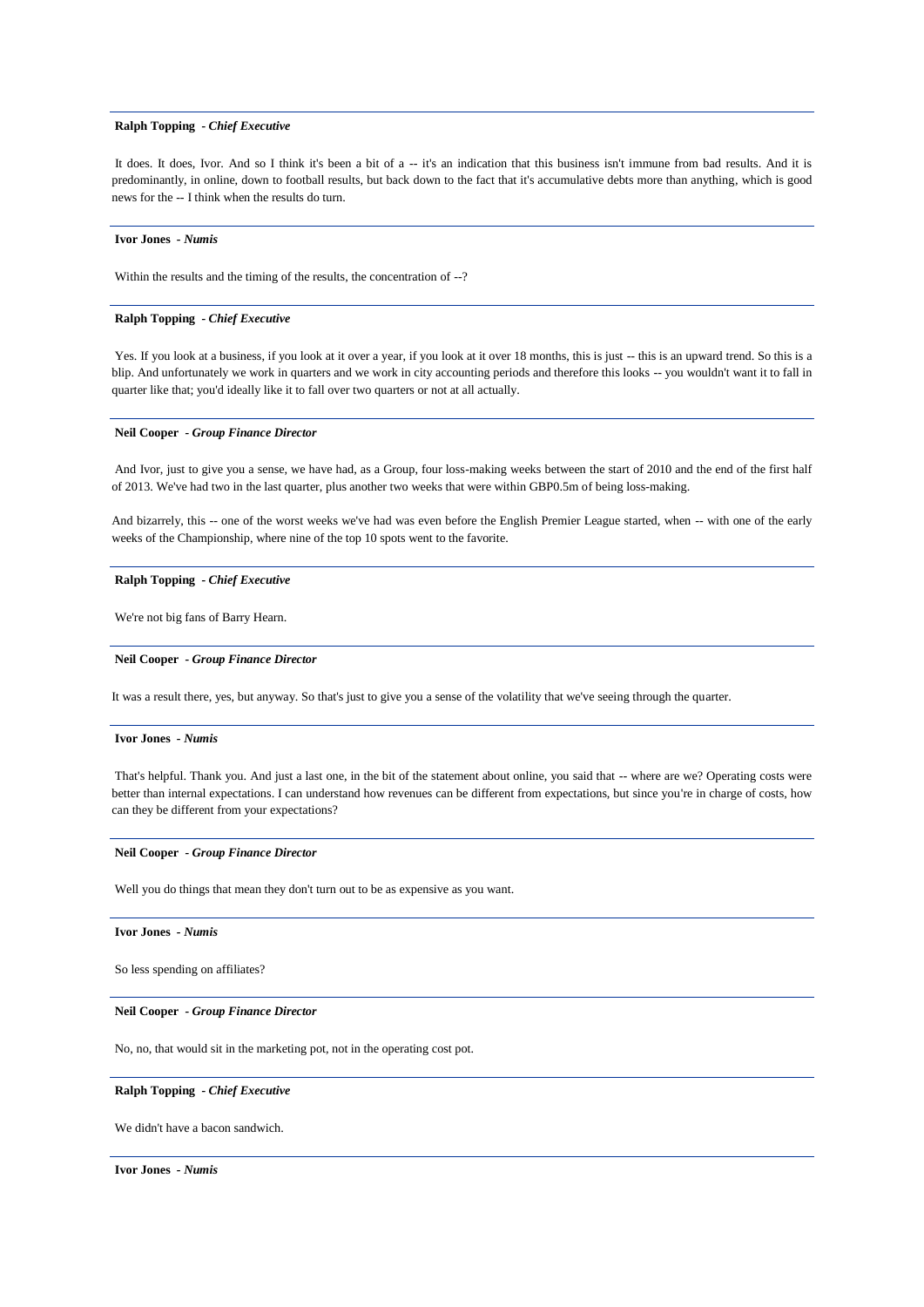Sorry, what was that about bacon, Ralph?

### **Ralph Topping** *- Chief Executive*

We didn't have a bacon sandwich.

**Ivor Jones** *- Numis* 

Thank you very much.

**Ralph Topping** *- Chief Executive* 

Bye-bye.

**Ivor Jones** *- Numis* 

Bye.

#### **Operator**

Our next question today comes from the line of Edward Donohue from One Invest. Edward, please go ahead.

#### **Edward Donohue** *- One Invest*

Morning, gentlemen.

## **Ralph Topping** *- Chief Executive*

How're you doing?

#### **Edward Donohue** *- One Invest*

Hi. A couple of questions, if I can. I just want a bit of clarification on the gaming side. In H1, Casino, Bingo and Poker didn't have great revenue performance. You'd put a lot of effort into that. Q3 performance looks underwhelming on the revenue compared to H1. I'm just trying to get an understanding of why is there a lack of traction and where is the effort not getting the result that you would be hoping?

### **Neil Cooper** *- Group Finance Director*

Well I think the first thing to say, and I know I've said it but I'll restate it, the numbers are not quite as bad as they look. We have high roller in there, or a high roller which is atypical for us, and certainly the scale of the loss we saw from that one punter was highly unusual for us, in my experience, in our online gaming business. And secondly we've had a market closure at the backend of last year which we're still rolling over.

So we're making positive traction. We are growing underlying. And within that, Casino is doing better than Poker and Bingo. I think we've found Poker and Bingo both tough. And, as Ralph has already indicated, there's an awful lot of work going on on mobile gaming. The raw numbers look good. But they've still -- they haven't got to a scale yet, at only around 18% of the whole net revenue in the portfolio, that they're lifting off the whole lot or moving up the whole lot in a material way. But we're confident that the work will roll out as we foresee and that we'll start to see the benefit of that.

I don't think the trends were actually hugely different to those we saw in the first half, which is a bit disappointing given the amount of work that's gone in, but shouldn't be seen as too sinister off the back of what is a three-month period.

### **Edward Donohue** *- One Invest*

Okay. And then just a bit more on the machine part. Again, okay, maybe I'm wrong in here and I've actually never been in a betting shop in my life, so I apologize for that. I'll have to start. But just looking at the sequential trend again, Q3 on H1 and the decline year on year in H1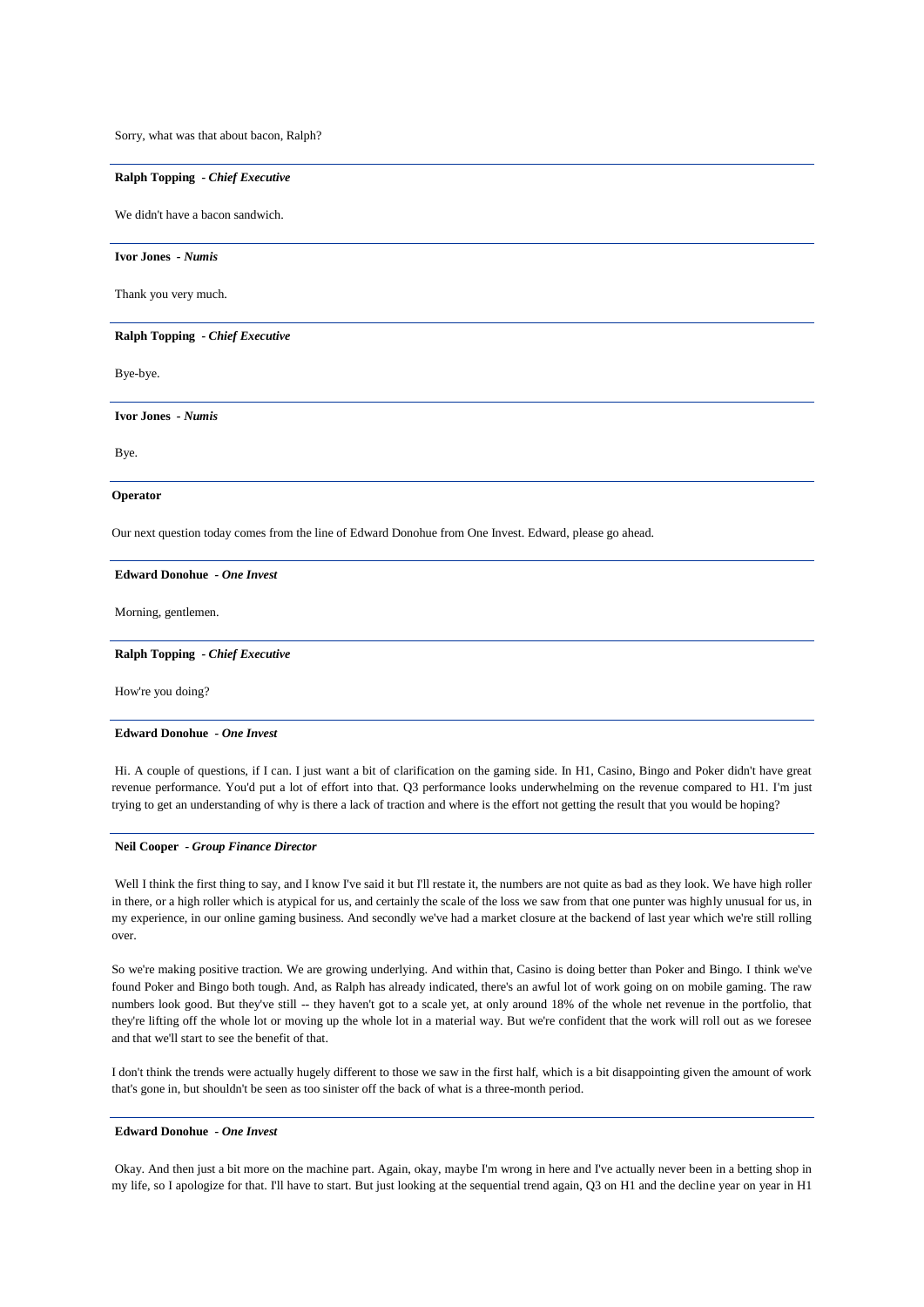year on year, and then looking at what's happening, as I said, sequentially, just looking at the gross win per machine and bearing in mind that you are starting to add the next generation, and I'm just again just trying to get a picture of what -- where the trends are developing here.

## **Neil Cooper** *- Group Finance Director*

Well, listen, as I think the statement makes clear, we were up 1% in gross win in this category in the first half. And if you back out July, we were up 1% in August and September. And actually August as a single month was the best -- was the strongest month we've had all year in machines. Obviously September was less good to give you the blended 1%.

As regards technology upgrades, we have over 9,000 machines in the estate. We've refreshed something like 200, of which we've got about a couple of weeks' worth of trading in. So genuinely premature on that to be talking about the data or the upside from that. We hope that we'll see upside, of course. And history and other companies' experiences are that technology upgrades do lead to upside.

But I -- over the three to four years we've seen a slowdown as our mature -- as our technology has matured, for sure. But I certainly thing this year we're not -- with the exception of July, which is -- which I think is due to factors that are not necessarily intrinsic to William Hill, the run rate is not dissimilar to the first half. So I'm not arguing with you; I'm just not sure I see it the way you do.

### **Edward Donohue** *- One Invest*

Fair point. Okay. Thank you.

## **Ralph Topping** *- Chief Executive*

If you give Lyndsay and Lili your home address we'll arrange a tour of a betting shop for you.

#### **Edward Donohue** *- One Invest*

I'm sitting in Switzerland.

#### **Ralph Topping** *- Chief Executive*

Are you? Well don't give us excuses.

## **Edward Donohue** *- One Invest*

I will pay a visit, I promise.

## **Ralph Topping** *- Chief Executive*

We'll get the red carpet out.

## **Edward Donohue** *- One Invest*

Thank you.

### **Ralph Topping** *- William Hill PLC - Chief Executive*

I'll have a bar of Toblerone waiting for you.

## **Edward Donohue** *- One Invest*

A gold one, yes.

### **Ralph Topping** *- Chief Executive*

Yes, I will do. All right.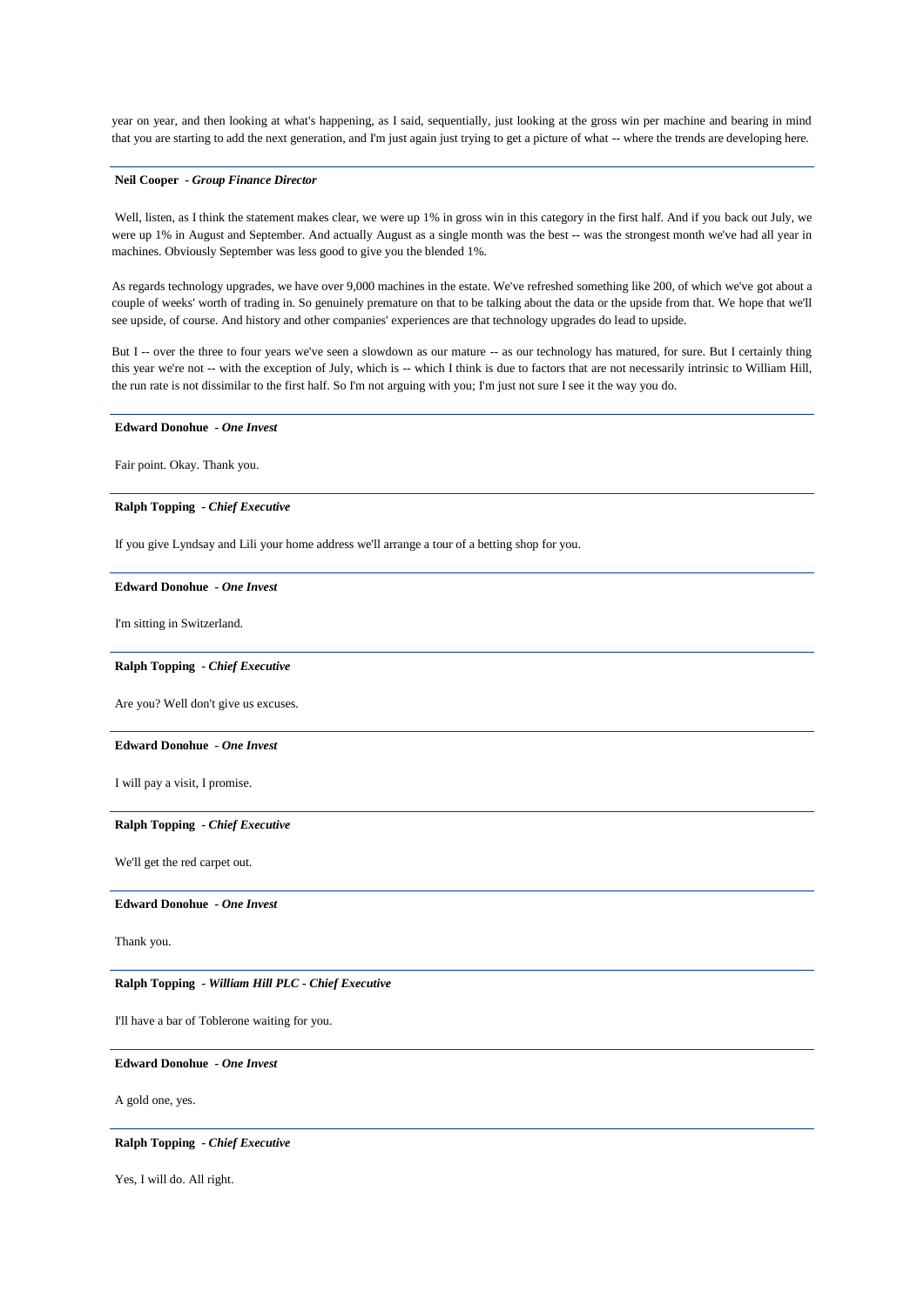**Edward Donohue** *- One Invest* 

Thank you.

**Ralph Topping** *- Chief Executive* 

Bye-bye.

#### **Operator**

Our next question today comes from the line of Ed Birkin from Credit Suisse. Ed, please go ahead.

## **Ralph Topping** *- Chief Executive*

Ed Birkin, Ed Birkin.

**Neil Cooper** *- Group Finance Director* 

Hi, Ed.

## **Ed Birkin** *- Credit Suisse*

Morning.

## **Ralph Topping** *- Chief Executive*

Good morning.

## **Ed Birkin** *- Credit Suisse -*

(Inaudible) gaming machines, I have actually visited a couple, and what surprises me is your gross win per machine is down 4.5%, your net revenue down 2%. Now I'm assuming the difference there is due to the density of machines in shops.

## **Neil Cooper** *- Group Finance Director*

Number of machines. Yes, it's a combination of the estate growth, which was 1%, and then I think if you recall from the half year we saw about a 2% increase in the number of machines across the estate.

## **Ed Birkin** *- Credit Suisse*

Okay. But what surprised me is why aren't we seeing a bigger negative differential between them because of the introduction of the reward cards, so an increase in free --?

## **Neil Cooper** *- Group Finance Director*

Well I think that's a question of the amount that you spend on marketing these things isn't it?

#### **Ed Birkin** *- Credit Suisse*

But surely, I know Paddy's was a bit of an exceptional one, where they have gross win down 3%, net revenue down 9%, because of the rewards card, but surely we'd expect year-on-year bonusing to be up because of the reward card.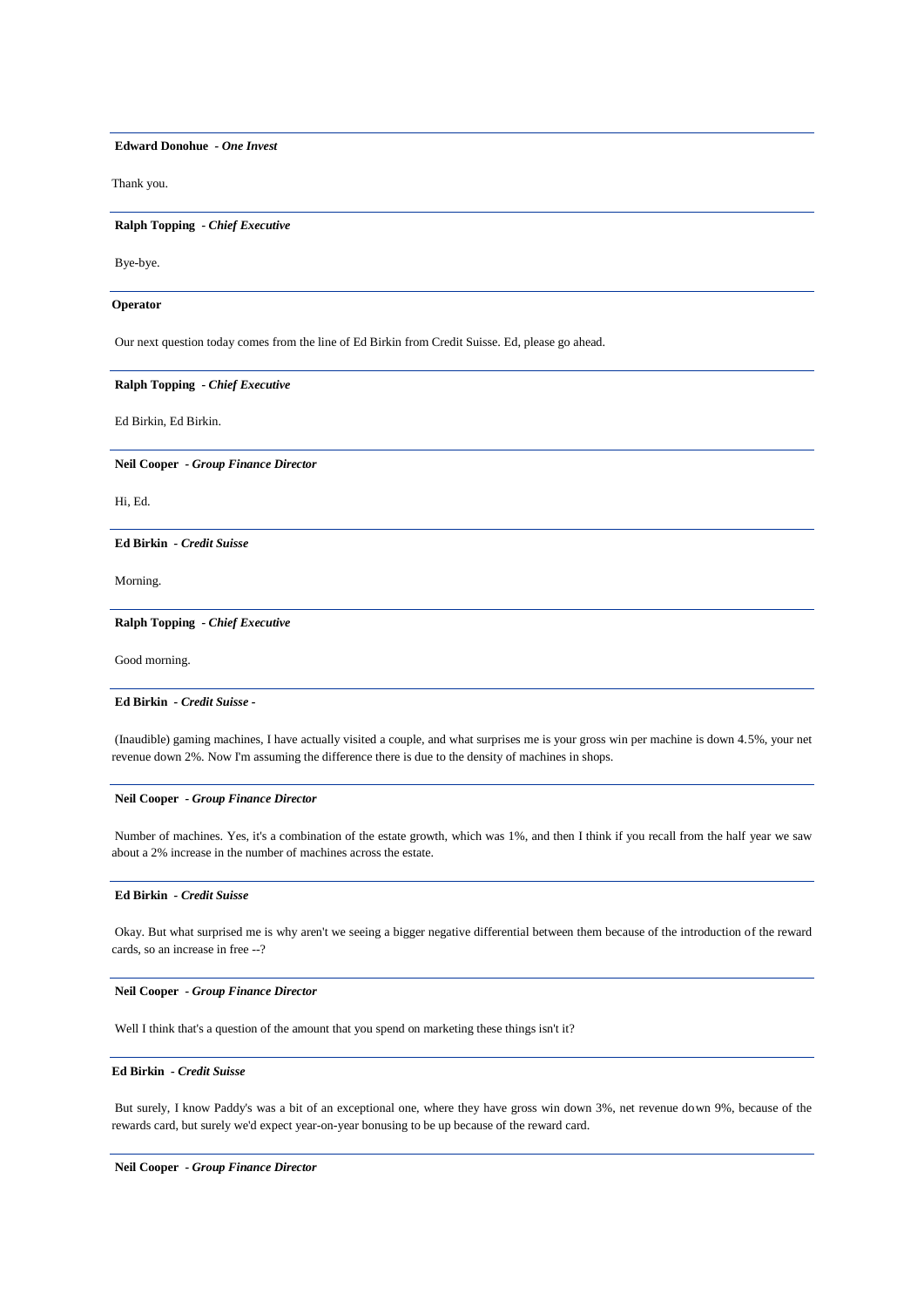It's not -- no, we do bonusing in machines all year round. And the extent to which we've repositioned some of that to support the Bonus Club Card, you can see the effect in the numbers. There's not some hidden pot of money elsewhere we're spending this on, Ed, if that's what you're alluding to.

### **Ed Birkin** *- Credit Suisse*

No. I wasn't alluding to you hiding money. It's more are we seeing --?

#### **Neil Cooper** *- Group Finance Director*

Do you know what, I wish I had -- after this quarter I wish I had some money to hide.

## **Ralph Topping** *- Chief Executive*

Neil Cooper hiding money, my god. He's wearing a lovely hair shirt and hair trousers at the moment.

## **Neil Cooper** *- Group Finance Director*

No, I think on a -- summarizing on a serious note, the degree to which there is a difference between those two depends on the amount you're spending, which is stating the bleeding obvious, I appreciate, but we're not clearly spending as much as you think we are.

## **Ed Birkin** *- Credit Suisse*

Okay. So we shouldn't expect a step up in free bets.

#### **Neil Cooper** *- Group Finance Director*

Not -- we've talked about the role of free bets in online wagering and the 42% rise in wagering. We haven't really discussed it in the context of machines because it's not a material change.

## **Ralph Topping** *- Chief Executive*

No, you should expect it would be my view.

## **Ed Birkin** *- Credit Suisse*

Okay. And then just on that, not wanting to labor the online marketing point, but if we took, let's say, this year's free bets plus 28% of net revenues marketing and then next year as a totality, increase that and then just maybe change the split a little.

#### **Ralph Topping** *- Chief Executive*

You'll get a fuller -- we'll do some more of the dance of the seven veils with you and we'll take about a couple more of the veils off at February or March. All right?

## **Ed Birkin** *- Credit Suisse*

All right. Cheers, guys.

## **Ralph Topping** *- Chief Executive*

Thank you very much, Ed.

#### **Operator**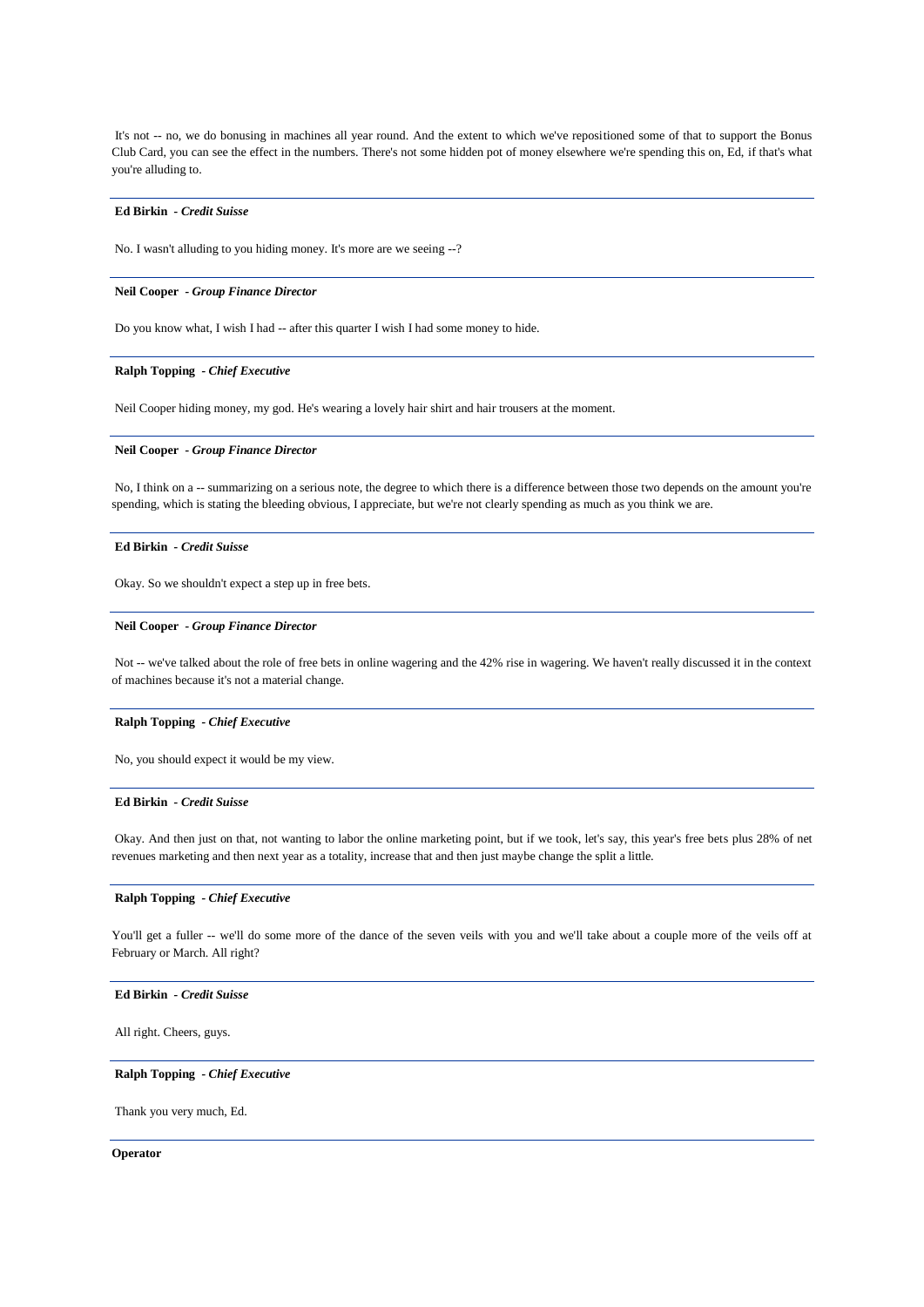(Operator Instructions).

## **Ralph Topping** *- Chief Executive*

I've some very exciting news for you, Dan, there are two more questions.

#### **Operator**

Two more questions, the first of which comes from the line of Richard Carter from Deutsche Bank. Richard, please go ahead.

#### **Richard Carter** *- Deutsche Bank*

Good morning. A couple of questions. Firstly, can you just give us an update on where you are in terms of Italy and Spain on online? I know you've been investing in there. Is that continuing to trend positively?

## **Neil Cooper** *- Group Finance Director*

Well I think we talked about this at some length at the half year, and given that this is only an interim management statement, we haven't got into the nuts and bolts of the part of the business. So what you see is what you're getting at the IMS. There's nothing materially changing in terms of the trends we've seen. But more than that, we haven't gone --.

#### **Richard Carter** *- Deutsche Bank*

They're still going positively because obviously the market data shows that the markets are actually going backwards?

## **Ralph Topping** *- Chief Executive*

We've guided to a three-year approach on Spain and four years on Italy. We're still assuming breakeven for both those two businesses.

## **Richard Carter** *- Deutsche Bank*

Okay. And then on Miapuesta, can you just give us some sort of directionally how that business has been performing? Has it slowed down significantly since the last time Sportingbet reported or is the business in line with where it was the last time they reported?

## **Ralph Topping** *- Chief Executive*

I think it's -- you're going to get a standard answer, a bog standard answer here about it's too early how we'll do in the long term -- long run. But I guess their own internal plans are making good progress. We've certainly prioritized the more valuable punters and given them a lot of personal attention and decent offers. We're -- but we'll certainly substantially improve our position overall is my view.

#### **Richard Carter** *- Deutsche Bank*

Okay. And then just going back to the mobile, did you mention that you were looking to develop a single sign-in so you don't have to keep signing in and out when you go from sports to mobile gaming?

## **Ralph Topping** *- Chief Executive*

Right, yes.

## **Richard Carter** *- Deutsche Bank*

And are you going to do that -- are you developing a separate technology or is that going to be on the Mobenga platform?

## **Ralph Topping** *- Chief Executive*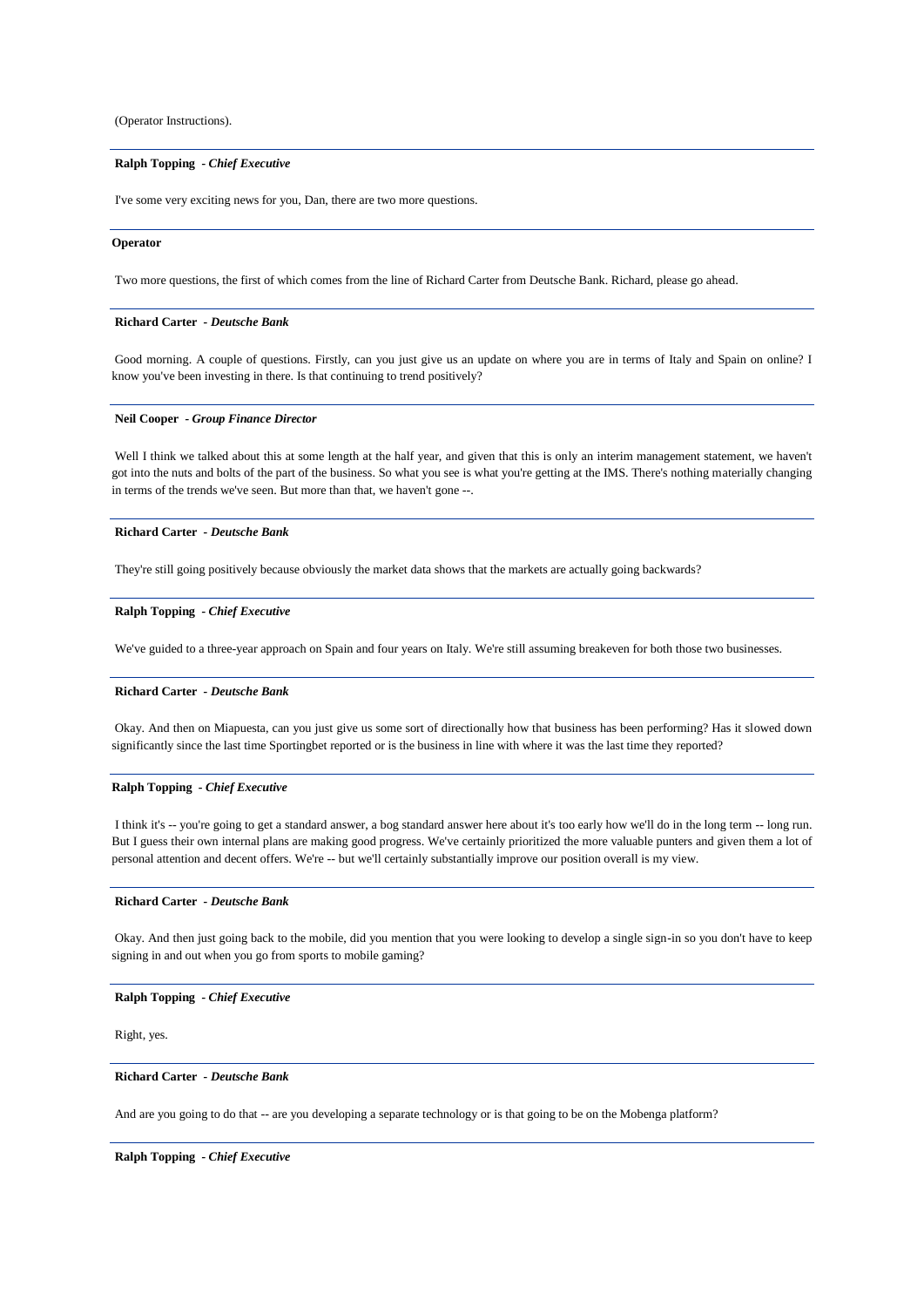I'll tell you what to do is keep that question for tomorrow night when the guys are there and they'll give you a lock, stock and barrel answer to that.

## **Richard Carter** *- Deutsche Bank*

Ralph, what do you thinking the timing is? Is that a 2014 or do you think you can get that in place by the end of the year?

#### **Ralph Topping** *- Chief Executive*

I think it's coming shortly, but I think it will be early '14, but I think it's well on its way.

#### **Richard Carter** *- Deutsche Bank*

And in terms of the mobile figure you gave, you gave 41% of Sportsbook wagering.

## **Neil Cooper** *- Group Finance Director*

You said you were only going to ask two questions.

## **Richard Carter** *- Deutsche Bank*

Okay, well I'm asking four. Sorry. I think it's the last one.

### **Ralph Topping** *- Chief Executive*

Richard McCarter.

#### **Richard Carter** *- Deutsche Bank*

On the Sportsbook wagering, 41%. Could you say or do you have an idea of what it is at the weekend? So is that nearer 60% or 70%?

#### **Ralph Topping** *- Chief Executive*

From memory I think it's a much larger number at the weekend. But I've got a theory about this and I'm convinced about it, that as we're seeing the -- if you look at the UK high street, Richard, and you look at the -- there are four prominent brands on the high street. And no disrespect to Paddy Power, but they're not the most prominent brand on the UK high street. And I'm not being disparaging there because I've got a lot of respect for Mr. Kennedy and his team.

But if you look at the four brands on the UK high street, I think it would be safe to say that three of them are struggling with a digital offering. And I don't -- we aren't. And I think what we're -- I believe we're seeing a lot of customers who remain loyal to a brand, say in retail, switching over to William Hill for the online experience.

And I think that is a mixture of getting our pricing right, getting our offers right and they find our website is upwardly reliable and is easier to use than any of those other organizations. Now that's a theory. It's a viewpoint. But I think there's a bit of logic to that.

### **Richard Carter** *- Deutsche Bank*

Okay. Cheers.

#### **Ralph Topping** *- Chief Executive*

Cheers. Bye.

## **Operator**

Our final question today comes from the line of Jeffrey Harwood from Oriel Securities. Jeffrey, please go ahead.